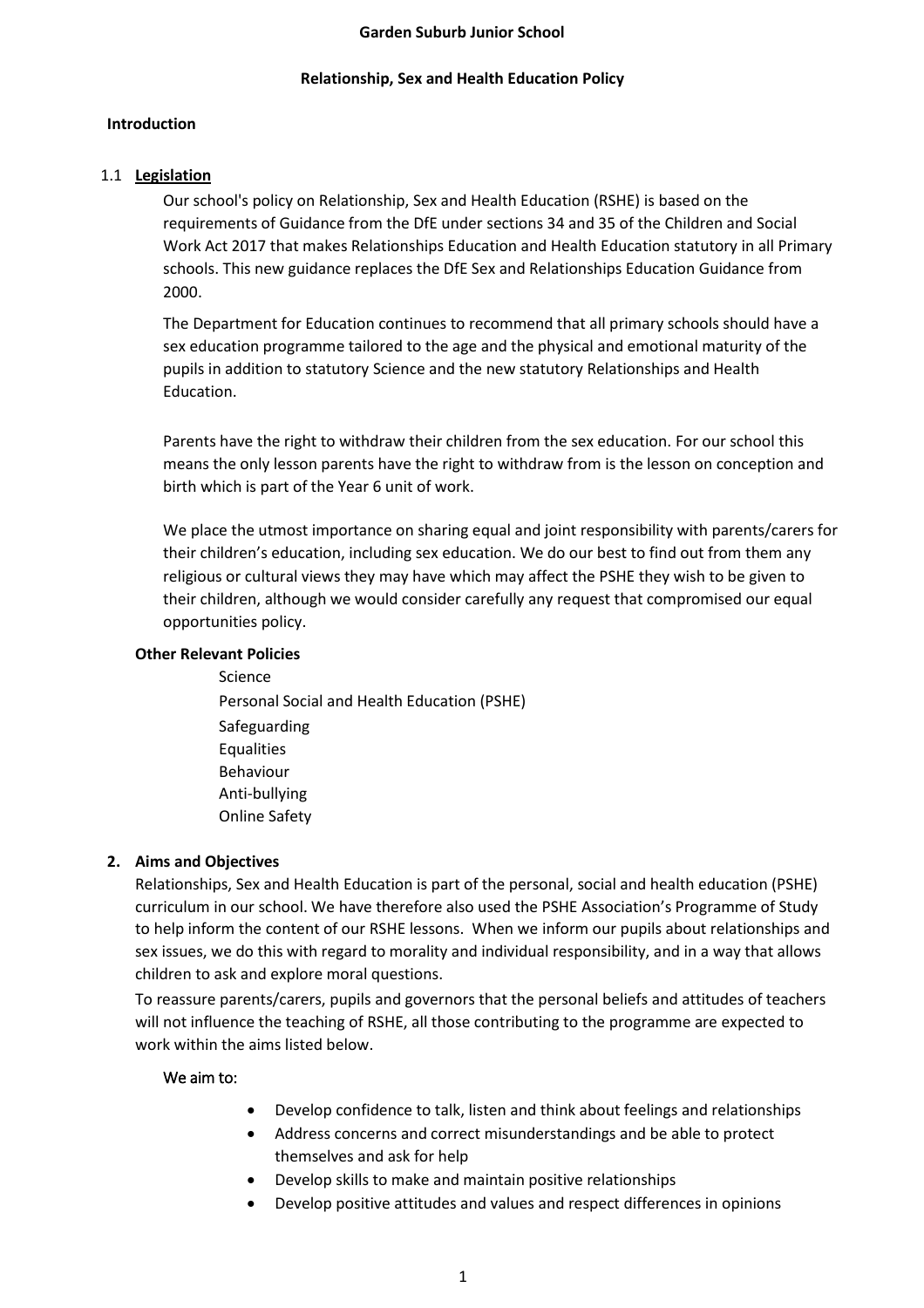- Develop a positive self-image and high self esteem
- Gain accurate knowledge and understanding about sexuality and relationships
- Develop personal responsibility for one's actions
- Know where to get confidential advice and support

## **3. Context**

We teach about relationships and sex in the context of the school's aims and values. While RSHE in our school means that we give children information about sexual behaviour, we do this with an awareness of the moral code, and of the values which underpin all our work.

We teach RSHE on the understanding that:

- It is taught in the context of family life
- It is part of a wider process of social, personal, spiritual and moral education
- Children should be taught to have respect for their own bodies
- Children should learn about their responsibilities to others, and be aware of the consequences of sexual activity
- It is important to build positive relationships with others, involving trust and respect
- Children need to learn the importance of self-control.

## **4. Organisation, Content and Teaching Methods**

We teach about relationships and sex through different aspects of the curriculum. While we carry out the main RSE in our PSHE curriculum, we also do some RSE through the statutory science curriculum and other subject areas, such as PE. We believe all these contribute significantly to children's knowledge and understanding of their own bodies, and how they are changing and developing.

The Statutory content is as follows:

#### **Science Curriculum**

Key Stage 2 (age 7-11 years) - Statutory Science Curriculum

Describe the life process of reproduction in some plants and animals

Describe the changes as humans develop to old age

Recognise that living things produce offspring of the same kind, but normally offspring vary and are not identical to their parents

#### **Relationships Education**

Families and people who care for me

Caring Friendships

Respectful Relationships

Online Relationships

Being Safe

#### **Health Education**

Mental Wellbeing

Internet Safety and Harms

Physical Health and Fitness

Healthy Eating

Drug, Alcohol and Tobacco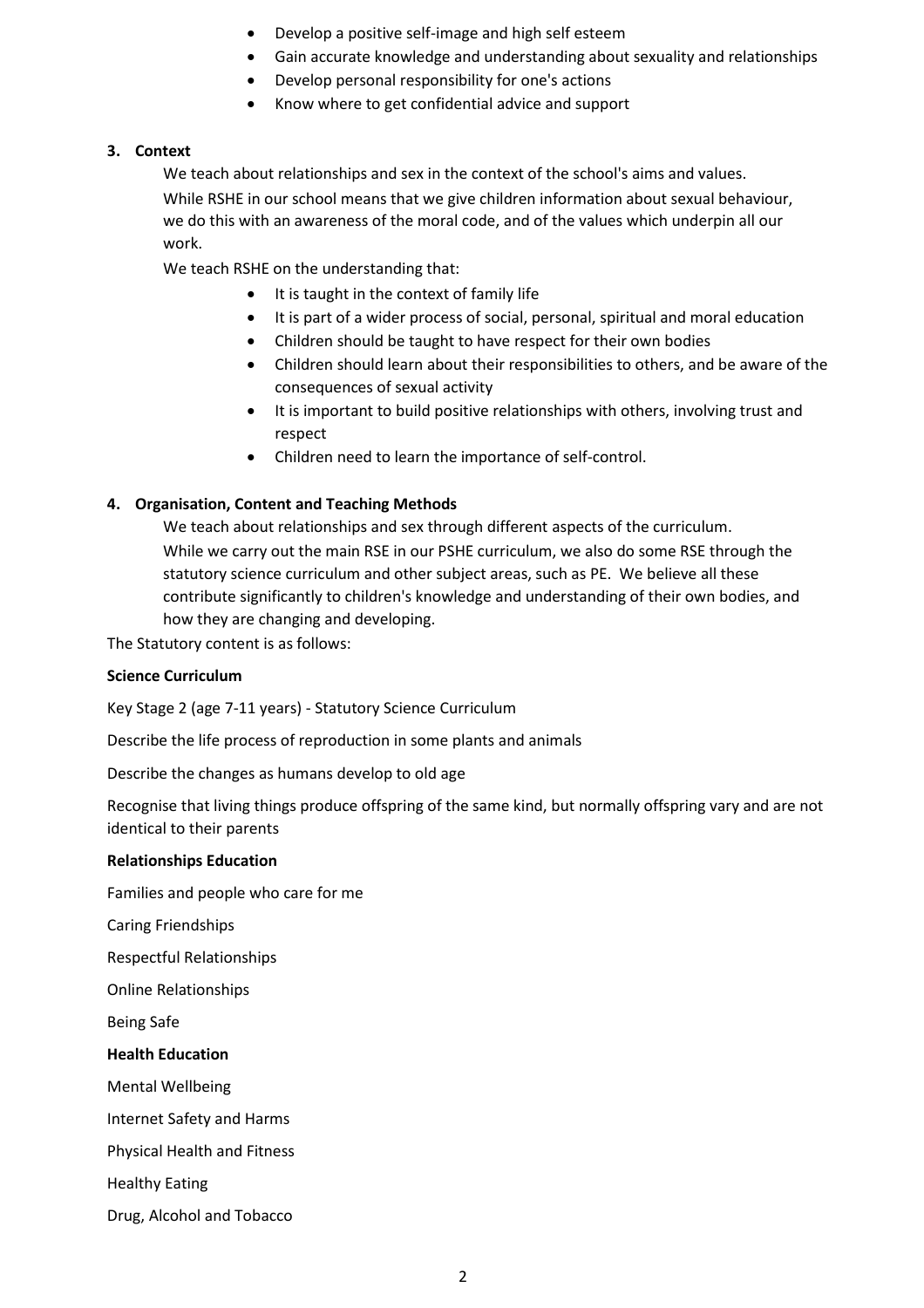Health and Prevention

Basic First Aid

The Changing Adolescent Body (Puberty)

We liaise with other professionals about suitable teaching materials to use with our children in RSE lessons. Teachers do their best to answer all questions with sensitivity and care.

As part of our RSHE we use the Christopher Winter Project (CWP) scheme of work as recommended by the PSHE Association and the Local Authority.

## **The programme of study for each year group is as follows:**

### **Relationships Education**

## **Year 3**: **Valuing differences and keeping safe**

Differences: male and female Personal space Different Family Structures

#### **Health and Relationships Education**

**Year 4**: **Growing up**

Growing and changing What is puberty? Healthy Relationships

## **Health Education**

**Year 5**: **Puberty** 

Talking about puberty Male and female changes Puberty and hygiene

## **Health Education/ Science / Relationships and Sex Education (RSHE)**

**Year 6**: **Puberty, relationships and reproduction**

Puberty and reproduction Understanding relationships Sex education (conception and pregnancy) Communication in relationships

#### **How RSHE is taught**:

- Teachers will set a group agreement with pupils to ensure that an atmosphere is created where pupils feel able to discuss concerns, feeling and relationships
- It should be recognised that questions from pupils will be addressed and dealt with in the most appropriate manner and not disregarded. The form in which these questions are addressed may be in group activities, or on a one-to-one basis, as appropriate.
- The school nurse backs up information on puberty seeing both the boys and the girls separately in single sex sessions. This provides extra special time for single gender group work.
- Resources will be assessed to ensure that they are appropriate to the age and maturity of pupils. They will take into account equality of opportunity through their use of language, cultural attitudes and images, avoiding stereotyping, racism and sexism.
- In every section of the course a variety of teaching and learning styles may be used including, information sheets, pamphlets, visual aids and models, games, role-play, and online material.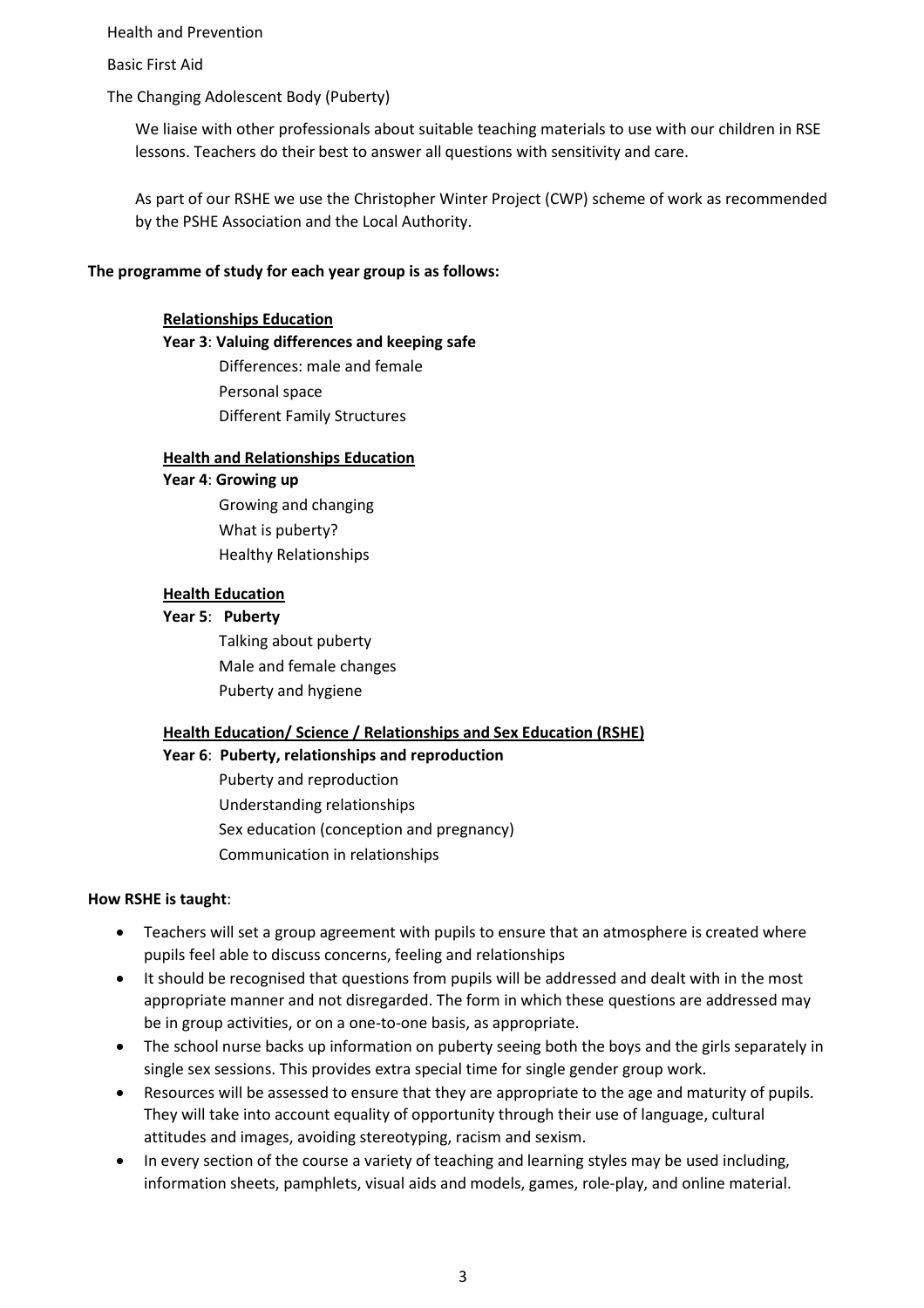## **Training Staff**

It is important that staff delivering RSHE work within the values framework of this policy and feel confident, skilled and knowledgeable to deliver effective RSE. Continuing professional development will be provided through a range of options: individual study and development/ in-house CPD/ external training courses. Training could include:

- What to teach and when
- Leading discussions about attitudes and values
- Information updates
- Practising a variety of teaching methods
- Facilitating group discussions
- Involving pupils in their own learning
- Managing sensitive issues

A copy of this policy will be supplied to all staff and governors and referenced in the staff hand book. A full copy will be published on the school website and made freely available to parents on request. Copies will also be supplied to other professionals whose work relates to RSHE or who may be involved in its delivery.

## **5. Inclusion**

Tolerance and respect for British Values underpins our curriculum including:

- An acceptance that different faiths and beliefs should be tolerated and not be the cause for prejudicial or discriminatory behaviour.
- The school has duties under the Equalities Act, British Values, and the Ofsted framework and must reflect British Law
- Children are growing up in a diverse world and will need to be able to work, live and play with people from all backgrounds
- Some pupils and staff will identify as LGBTQ+
- Families can include single parent families, LGBTQ+ parents, families headed by grandparents, adoptive parents, foster parents/carers amongst other structures
- Some children may have a different structure of support around them (for example: looked after children or young carers)

## **6. Meeting the Needs of SEND Pupils**

These lessons need to be accessible to all pupils including those with special educational needs and disabilities. The SEND code of practice outlines the need for schools to prepare children for adulthood outcomes. These pupils can be more vulnerable to exploitation and bullying which means that sensitive and age-appropriate Relationships, Sex and Health Education is an essential part of their learning. We will ensure that our curriculum is accessible to all pupils by using appropriate resources, small group work and providing CPD for teachers.

## **7. The role of Parents**

The school is well aware that the primary role in children's RSHE lies with parents and carers. We therefore wish to build a positive and supporting relationship with the parents of children at our school, through mutual understanding, trust and cooperation. To promote this objective we:

- Inform parents about the school's RSHE policy and practice
- Answer any questions that parents may have about the RSE of their child
- Take seriously any issue that parents raise with teachers or governors about this policy, or about the arrangements for RSHE in the school
- Encourage parents to be involved in reviewing the school policy, and making modifications to it as necessary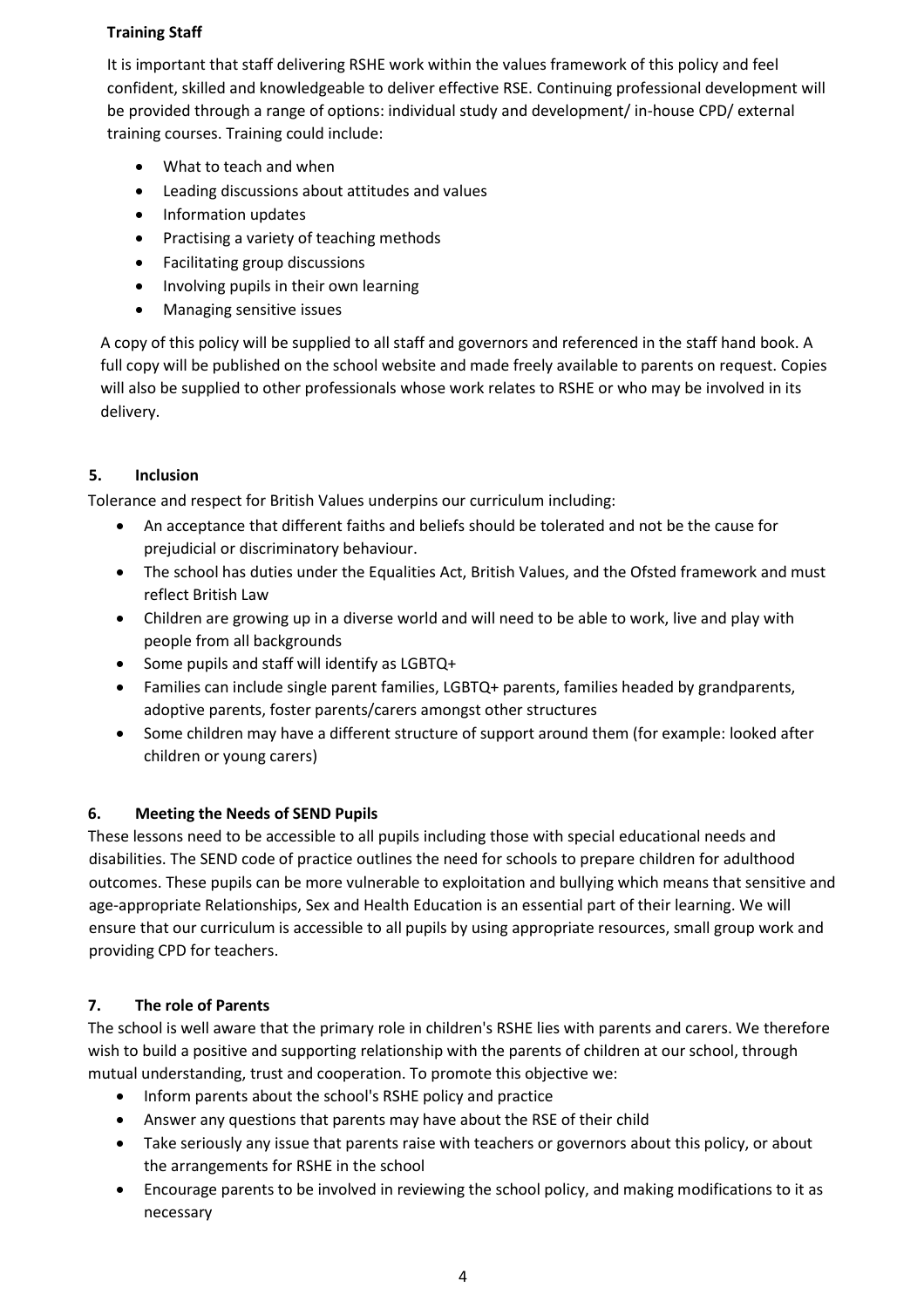- Inform parents about the best practice known with regard to RSHE, so that the teaching in school supports the key messages that parents and carers give to children at home
- Make the RSHE resources used in our lesson available for viewing.

We believe that through this mutual exchange of knowledge and information, children will benefit from being given consistent messages about their changing bodies and their increasing responsibilities.

Any parent, teacher or pupil wishing to provide feedback about the curriculum can do so at any time during the academic year by:

Organising a meeting with the Head Teacher. Emailin[g office@gsjs.barnetmail.net](mailto:office@gsjs.barnetmail.net)

Parents have the right to withdraw their child from Sex Education (Lesson 3- Year 6). From September 2020 parents **do not** have the right to withdraw their child from lessons on Relationships or Health Education or the Science Curriculum.

> If a parent wishes their child to be withdrawn from the one RSHE lesson, they should discuss this with the Head teacher/ Class Teacher.

Letters to parents of children in all year groups will be sent home, informing them when the programme will take place and reminding them of their right to withdraw their child from the programme.

#### **8. The role of other members of the community**

We encourage other valued members of the community to work with us to provide advice and support to the children with regard to health education. In particular, the school nurse and other professionals, give us valuable support with our RSHE programme.

#### **Confidentiality and Safeguarding**

Teachers conduct RSHE lessons in a sensitive manner and in confidence. However, if a child makes a reference to being involved (or being likely to be involved) in sexual activity, then the teacher will deal with it as a matter of safeguarding/child protection. Teachers will respond in a similar way if a child indicates that they may have been a victim of abuse. They will not try to investigate, but will immediately inform the head teacher about their concerns. The head teacher will then deal with the matter in consultation with health care professionals (see also Child Safeguarding Policy).

We encourage curiosity in children as it is an important part of their learning and children ask questions related to RSHE both in and outside of lessons. This means that children who are withdrawn from a lesson may also ask a question in relation to RSHE outside of the lesson time. We feel it is important to answer questions honestly, with factual information and in an age appropriate way. If we have a concern with regards to safeguarding due to the nature of a question, we would follow our safeguarding procedures. Children who don't have their questions answered may look to other sources for information, such as the internet.

#### **9. The Role of the Head Teacher**

It is the responsibility of the head teacher to ensure that both staff and parents are informed about our RSE policy, and that the policy is implemented effectively. It is also the head teacher's responsibility to ensure that members of staff are given sufficient training, so that they can teach about Relationships, Sex and Health Education effectively, and handle any difficult issues with sensitivity.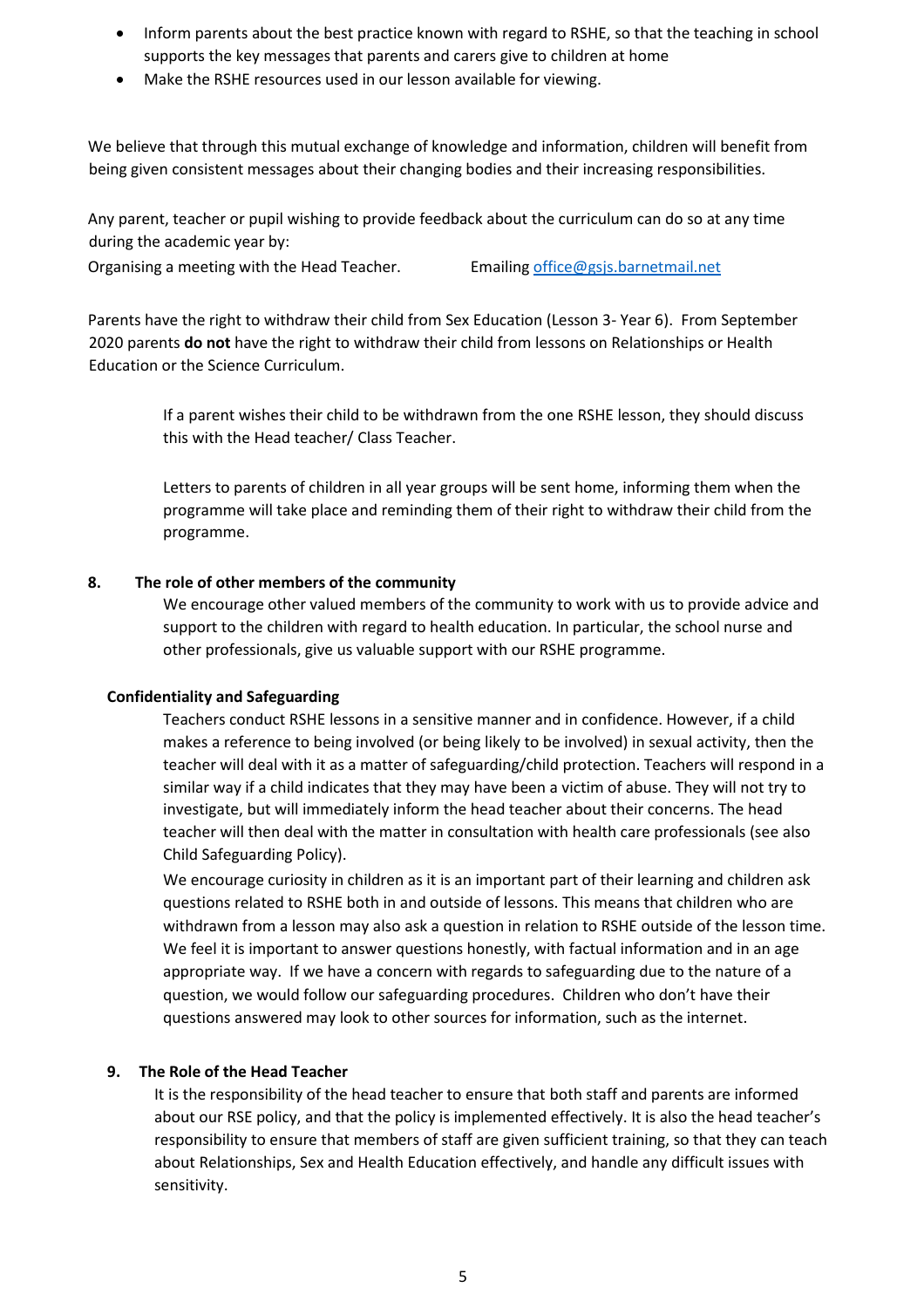The head teacher liaises with external agencies regarding the school RSHE programme, and ensures that all adults who work with our children on these issues are aware of the school policy, and work within its framework.

The head teacher monitors this policy on a regular basis, and reports to governors, when requested, on the effectiveness of the policy.

### **Assessing, Monitoring and Review**

The RSHE Lead will be responsible for:

- Ensuring the policy and programmes are implemented as agreed
- Supporting staff to assess pupils progress
- Recommending targets for whole school development

The Curriculum Committee of the governing body is responsible for monitoring the delivery of our RSHE policy. This committee reports its findings and recommendations to the full governing body, as necessary, if the policy needs modification.

This policy will be reviewed every two years, or earlier if necessary.

March 2022